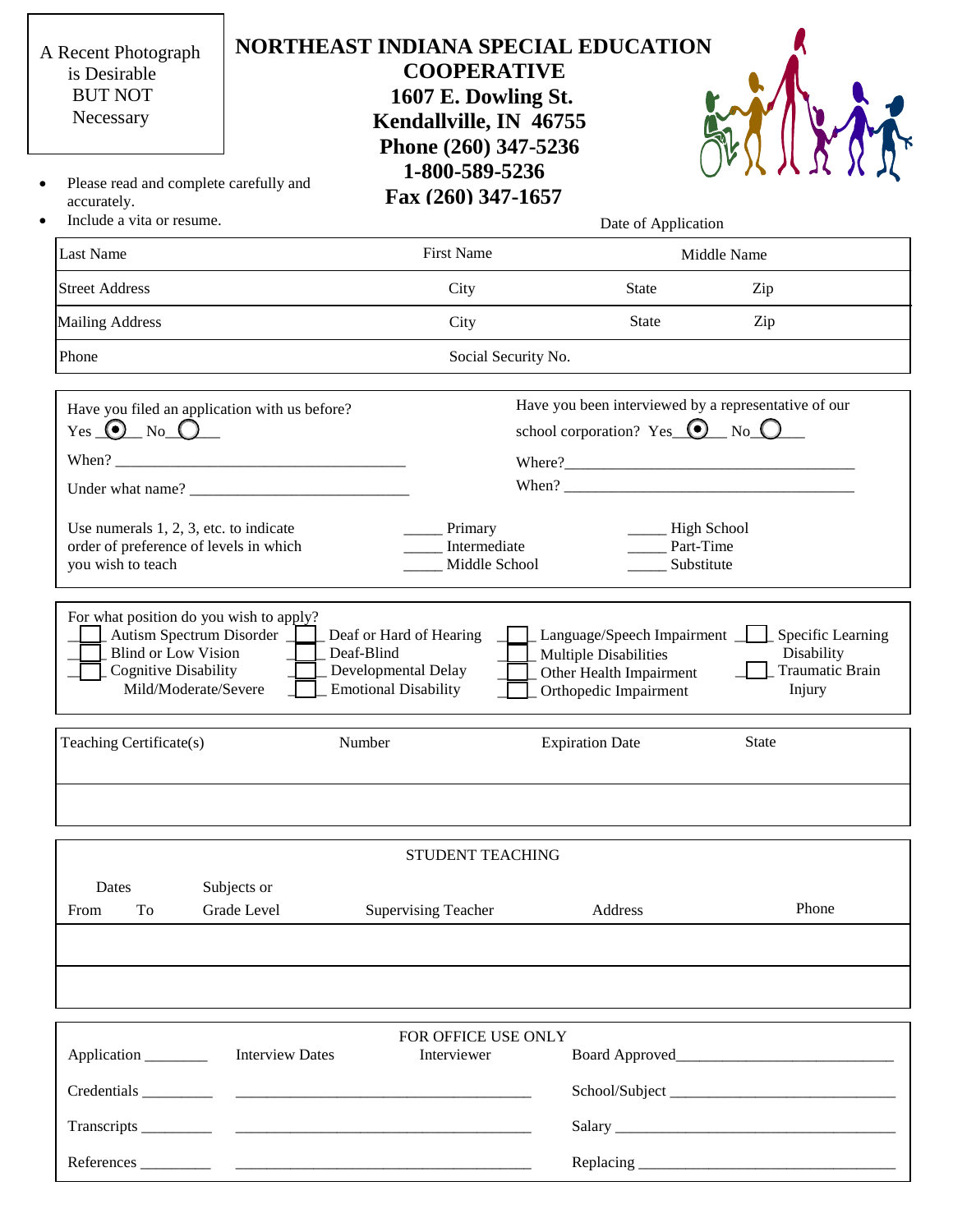| EDUCATIONAL AND PROFESSIONAL TRAINING<br>Please list, in order of attendance, all educational institutions attended. |                                                                                                                           |                                                                              |                        |                  |                |                                                          |  |
|----------------------------------------------------------------------------------------------------------------------|---------------------------------------------------------------------------------------------------------------------------|------------------------------------------------------------------------------|------------------------|------------------|----------------|----------------------------------------------------------|--|
| <b>Name of Institution</b>                                                                                           | Location                                                                                                                  | From<br>Date                                                                 | T <sub>0</sub><br>Date | <b>Degree</b>    | Major          | <b>Minor</b>                                             |  |
|                                                                                                                      |                                                                                                                           |                                                                              |                        |                  |                |                                                          |  |
|                                                                                                                      |                                                                                                                           |                                                                              |                        |                  |                |                                                          |  |
|                                                                                                                      |                                                                                                                           |                                                                              |                        |                  |                |                                                          |  |
| <b>Inclusive Dates</b>                                                                                               |                                                                                                                           | <b>TEACHING EXPERIENCE (In Chronological Order)</b><br>Location              |                        | <b>Grade</b> and |                |                                                          |  |
| <b>To</b><br>From                                                                                                    | <b>School</b>                                                                                                             | <b>City State</b>                                                            |                        | Subject          |                | <b>Name of Principal</b>                                 |  |
|                                                                                                                      |                                                                                                                           |                                                                              |                        |                  |                |                                                          |  |
|                                                                                                                      |                                                                                                                           |                                                                              |                        |                  |                |                                                          |  |
|                                                                                                                      |                                                                                                                           |                                                                              |                        |                  |                |                                                          |  |
|                                                                                                                      |                                                                                                                           |                                                                              |                        |                  |                |                                                          |  |
|                                                                                                                      |                                                                                                                           |                                                                              |                        |                  |                |                                                          |  |
| <b>ENTER TOTAL NUMBER OF YEARS</b><br>OF FULL TIME TEACHING EXPERIENCE                                               |                                                                                                                           |                                                                              |                        |                  |                | <b>USE EXTRA SHEET IF MORE</b><br><b>SPACE IS NEEDED</b> |  |
|                                                                                                                      |                                                                                                                           | <b>REFERENCES</b>                                                            |                        |                  |                |                                                          |  |
|                                                                                                                      | Please give five references, especially superintendents or principals under whom you have taught, who can give first-hand |                                                                              |                        |                  |                |                                                          |  |
| Name                                                                                                                 | <b>Title</b>                                                                                                              | knowledge of your character, personality, scholarship, and teaching ability. | <b>Address</b>         |                  |                | <b>Phone</b>                                             |  |
|                                                                                                                      |                                                                                                                           |                                                                              |                        |                  |                |                                                          |  |
|                                                                                                                      |                                                                                                                           |                                                                              |                        |                  |                |                                                          |  |
|                                                                                                                      |                                                                                                                           |                                                                              |                        |                  |                |                                                          |  |
|                                                                                                                      |                                                                                                                           |                                                                              |                        |                  |                |                                                          |  |
|                                                                                                                      |                                                                                                                           | SUPPLEMENTARY INFORMATION                                                    |                        |                  |                |                                                          |  |
| What significant experiences have you had working with children?                                                     |                                                                                                                           |                                                                              |                        |                  |                |                                                          |  |
|                                                                                                                      |                                                                                                                           |                                                                              |                        |                  |                |                                                          |  |
|                                                                                                                      |                                                                                                                           |                                                                              |                        |                  |                |                                                          |  |
| Please list the student activities or sports that you feel competent to direct.                                      |                                                                                                                           |                                                                              |                        |                  |                |                                                          |  |
|                                                                                                                      |                                                                                                                           |                                                                              |                        |                  |                |                                                          |  |
|                                                                                                                      |                                                                                                                           |                                                                              |                        |                  |                |                                                          |  |
|                                                                                                                      |                                                                                                                           |                                                                              |                        |                  |                |                                                          |  |
| Have you ever been convicted of a felony?<br>If yes, please explain by confidential letter.                          |                                                                                                                           |                                                                              |                        | Yes              | N <sub>o</sub> |                                                          |  |
|                                                                                                                      |                                                                                                                           |                                                                              |                        |                  |                |                                                          |  |
| The above information is true and correct.                                                                           |                                                                                                                           |                                                                              |                        |                  |                |                                                          |  |
|                                                                                                                      |                                                                                                                           |                                                                              |                        |                  |                |                                                          |  |
| <b>Written Signature</b>                                                                                             |                                                                                                                           |                                                                              |                        |                  | <b>Date</b>    |                                                          |  |
|                                                                                                                      |                                                                                                                           |                                                                              |                        |                  |                |                                                          |  |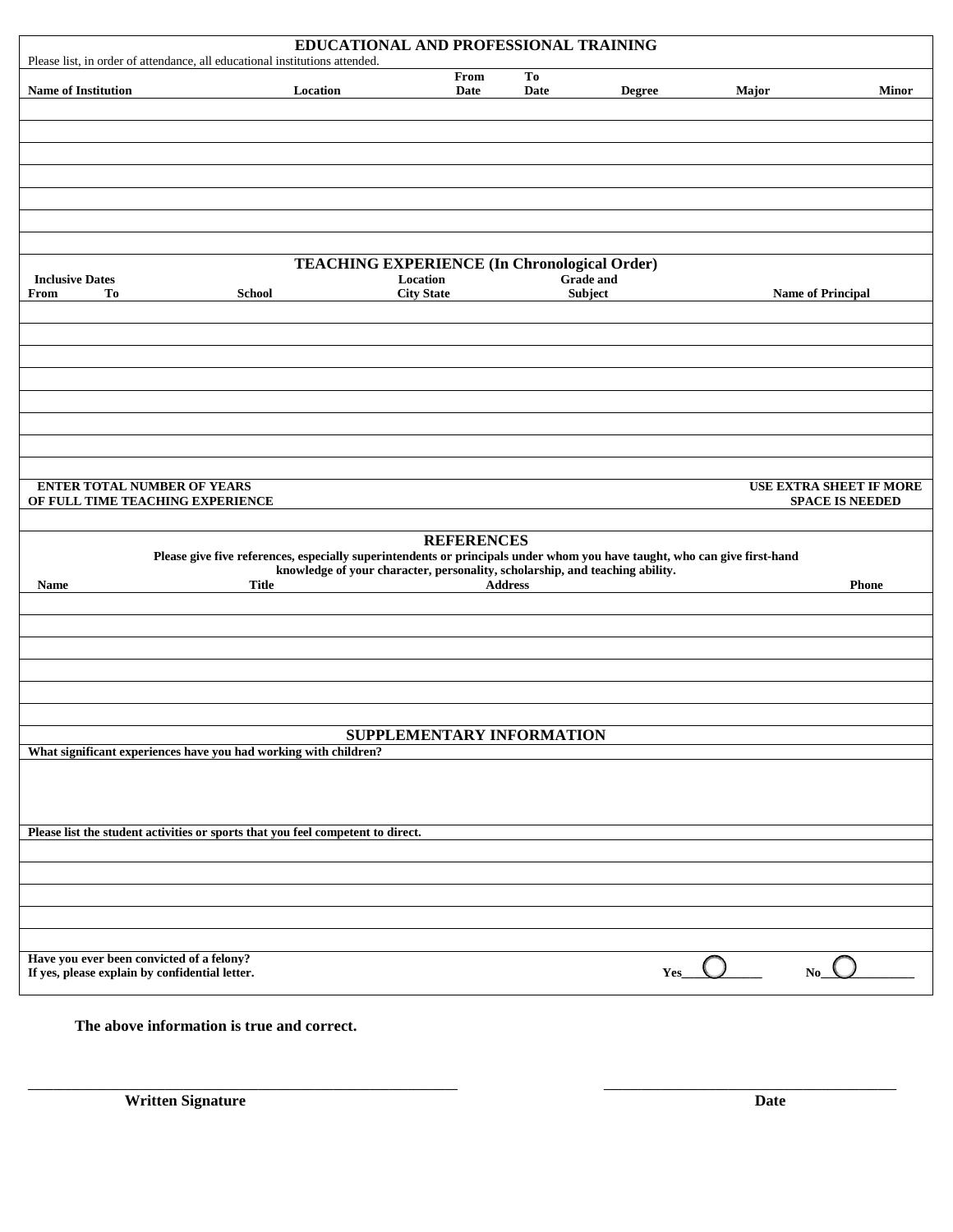**DIRECTIONS: Please answer each of the questions below as best you can. The space provided should be adequate; but if more space is needed, please attach additional pages.**

**1. Why did you want to become a teacher?**

**2. How do you decide what it is that should be taught in your class?**

**3. What do you think will provide you the greatest pleasure in teaching?**

**4. Describe the characteristics of an outstanding teacher.**

**5. A parent tells you that what you are teaching his child is irrelevant to the child's needs. How would you respond?**

**6. What are your personal goals?** 

**7. What are your sources of ideas?**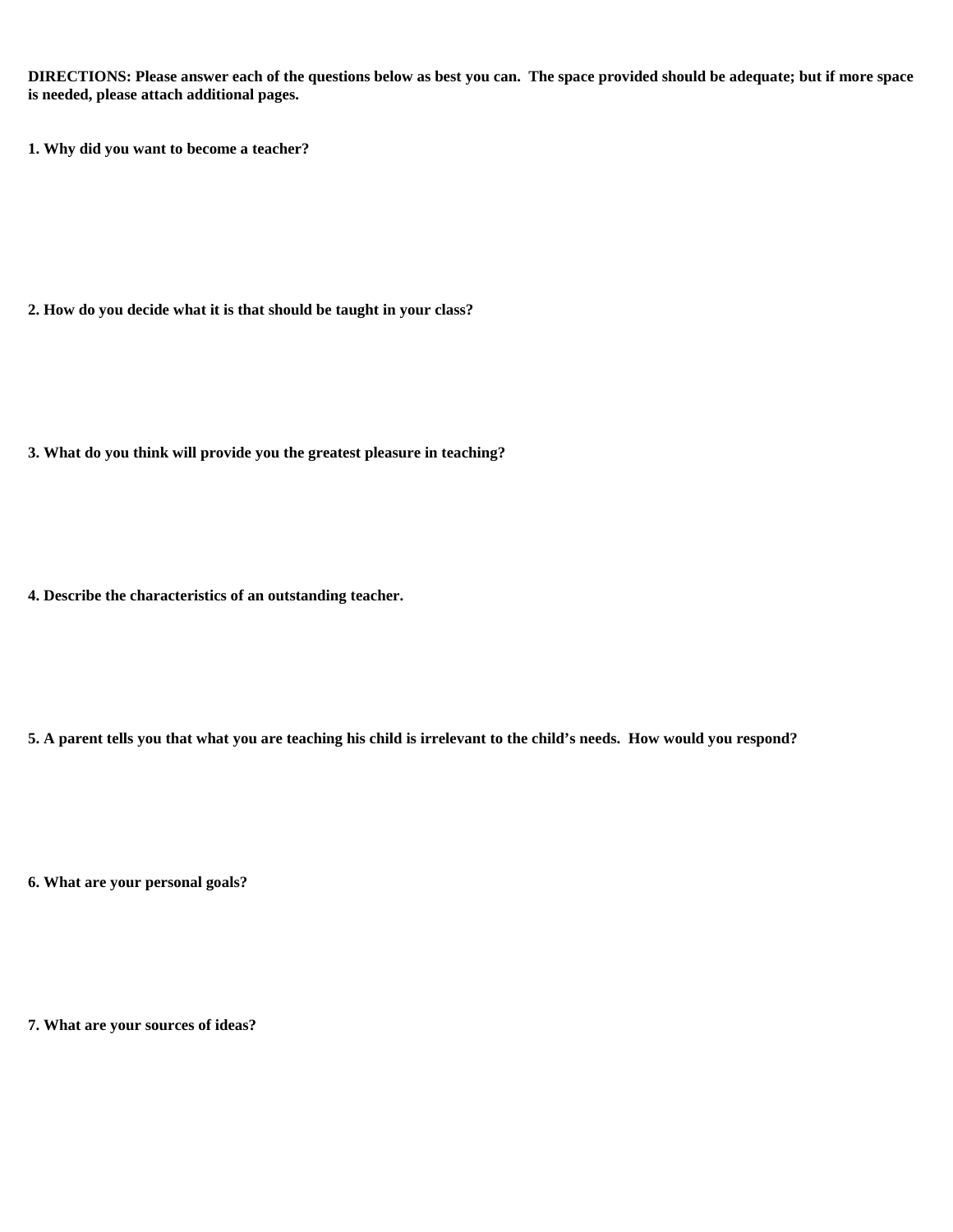**8. In teaching a class, do you have an outline that you follow?** 

**9. How do you determine what students do well?** 

**10. What are your strengths? What contribution do you feel you can make to education?**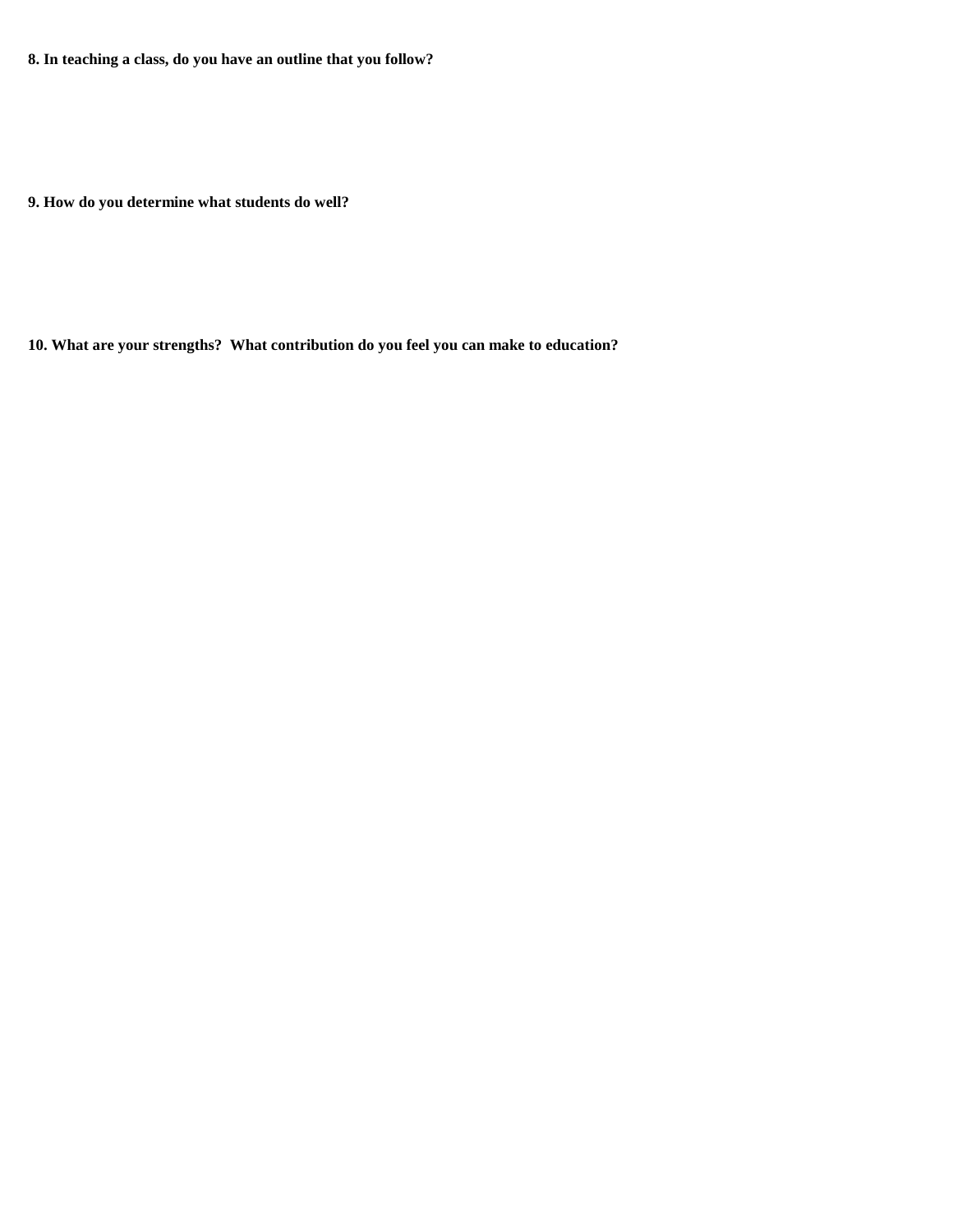### **SUPPLEMENTAL PRE-EMPLOYMENT INFORMATION AND AFFIRMATION**

By your signature below you hereby acknowledge that all information contained in this application is correct, true and complete to the best of your knowledge and belief. You further agree to contact Northeast Indiana Special Education Cooperative and correct any statement contained herein and discovered to be untrue or incomplete prior to any employment in the Northeast Indiana Special Education Cooperative. In the event of employment, it is understood that any false or misleading information given in this application or interview(s) or any omission of information shall be sufficient cause for immediate dismissal.

By your signature below you authorize Northeast Indiana Special Education Cooperative to review your employment history including, without limitation, reference checks and to seek the release of investigative information possessed by any private or public employer or any local, state or federal agency. You further authorize all persons, firms, corporations, educational institutions and organizations of any kind to release to the Northeast Indiana Special Education Cooperative any and all information, files or records pertaining to this application and to permit inspection and to furnish copies of any documents pertinent to this application. You further authorize any and all persons in any capacity to answer any and all questions in any form that may be submitted to them concerning this application.

By your signature below you expressly waive, in connection any request for or provision of such information, any claims, including without limitation, defamation, emotional distress, invasion of privacy or interference with contractual relations that you might otherwise have against Northeast Indiana Special Education Cooperative, its agents and officials or against any provider of such information.

Should Northeast Indiana Special Education Cooperative employ you, this application will become part of your personnel file.

By your signature below you acknowledge that nothing herein should be construed as an offer or guarantee of employment by the Northeast Indiana Special Education Cooperative, irrespective of the result of any investigation. Any false or misleading information on any part of this application shall be fully sufficient grounds to refuse employment and/or for termination of contract.

\_\_\_\_\_\_\_\_\_\_\_\_\_\_\_\_\_\_\_\_\_\_\_\_\_\_\_\_\_\_\_\_\_\_\_\_\_\_\_ \_\_\_\_\_\_\_\_\_\_\_\_\_\_\_\_\_\_

Signature Date

\_\_\_\_\_\_\_\_\_\_\_\_\_\_\_\_\_\_\_\_\_\_\_\_\_\_\_\_\_\_\_\_\_\_\_\_\_\_\_ Printed Name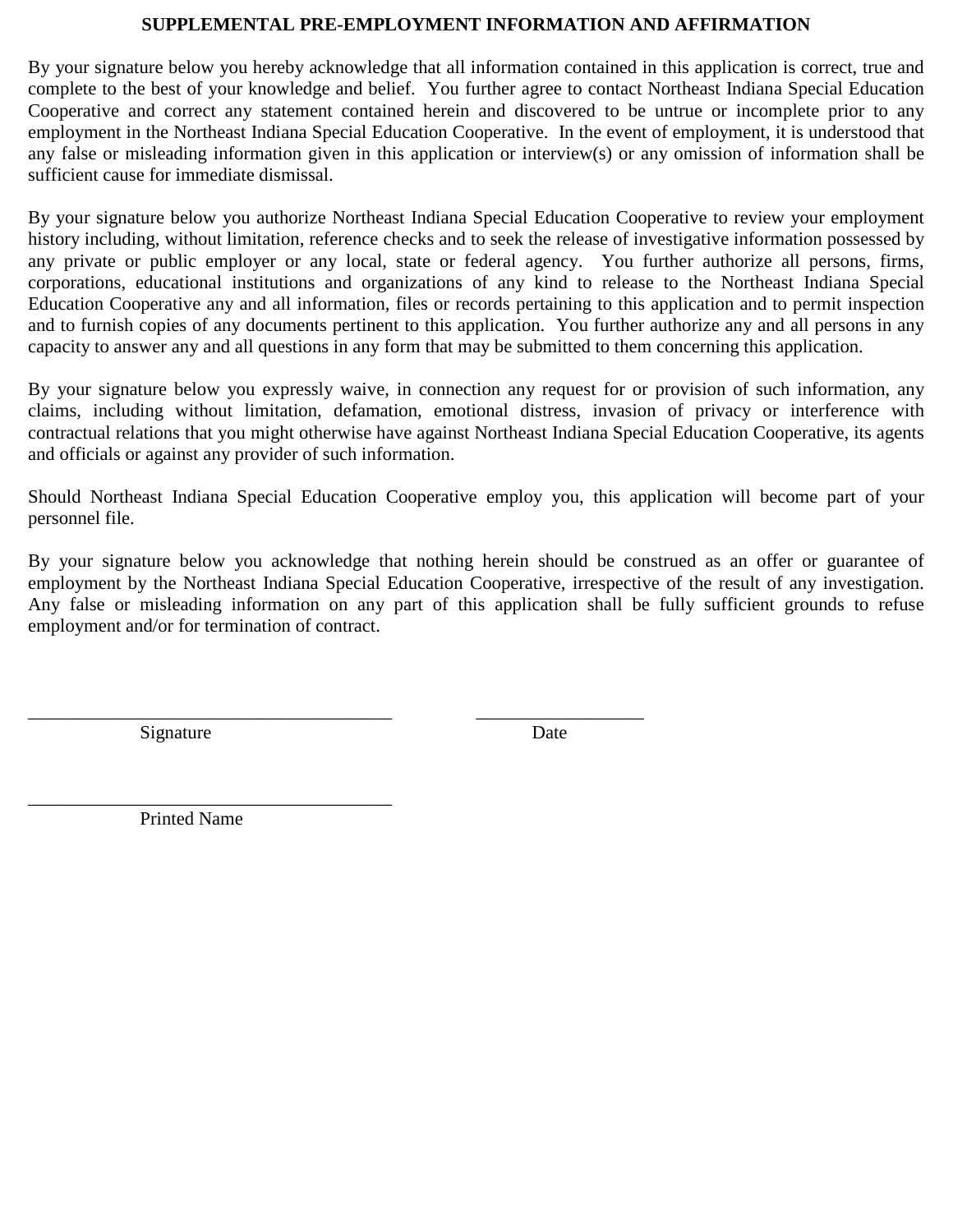## **NORTHEAST INDIANA SPECIAL EDUCATION COOPERATIVE**

## **PRE-EMPLOYMENT INFORMATION RELATIVE TO APPLICANT'S CRIMINAL HISTORY**

Please respond to the following questions with the understanding that any false or misleading responses shall be fully sufficient grounds to refuse to employ or, having been employed, shall be immediate cause for dismissal.

- $\bigcirc$  Yes  $\bigcirc$  No 1. Have you ever been charged with, pleaded guilty or "no contest" (nolo contendere) to, or been convicted of a felony or misdemeanor more serious than a minor traffic violation?
- The Yes  $\bigcirc$  No 2. Have you ever been charged with, pleaded guilty or "no contest" (nolo contendere) to, or been convicted of any crime involving physical or sexual abuse of any person or any other crime of moral turpitude (an act of baseness, vileness or depravity in the private and social duties which a person owes another member of society or society in general and which is contrary to the accepted rule of right and duty between persons, including, but not limited to, theft, attempted theft, murder, rape, swindling and indecency with a minor)?

**Q\_\_\_ Yes**  $\Box$  No 3. Have you ever been charged with, pleaded guilty or "no contest" (nolo contendere) to, or been convicted of any of the following offenses involving children:

- a. Rape as defined in I.C. 35-42-4-1;
- b. Criminal deviate conduct as defined in I.C. 35-42-4-2;
- c. Child molesting as defined in I.C. 35-42-4-3;
- d. Child exploitation as defined in I.C. 35-42-4-4;
- e. Vicarious sexual gratification as defined in I.C. 35-42-4-5;

\_\_\_\_\_\_\_\_\_\_\_\_\_\_\_\_\_\_\_\_\_\_\_\_\_\_\_\_\_\_\_\_\_\_\_\_\_\_\_ \_\_\_\_\_\_\_\_\_\_\_\_\_\_\_\_\_\_

- f. Child solicitation as defined in I.C. 35-42-4-6;
- g. Incest as defined in I.C. 35-46-1-3
- h. Child selling as defined in I.C. 35-46-1-4;
- i. Child seduction as defined in I.C. 35-42-4-7; or
- j. Sexual battery as defined in I.C. 35-42-4-8.
	- $\sum$  Yes  $\sum$  No 4. Have you ever been charged with, pleaded guilty or "no contest" (nolo contendere) to, or been convicted of any crime related to the use, sale or possession of a controlled substance or alcohol, or related to intoxication?

Signature Date

Printed Name

\_\_\_\_\_\_\_\_\_\_\_\_\_\_\_\_\_\_\_\_\_\_\_\_\_\_\_\_\_\_\_\_\_\_\_\_\_\_\_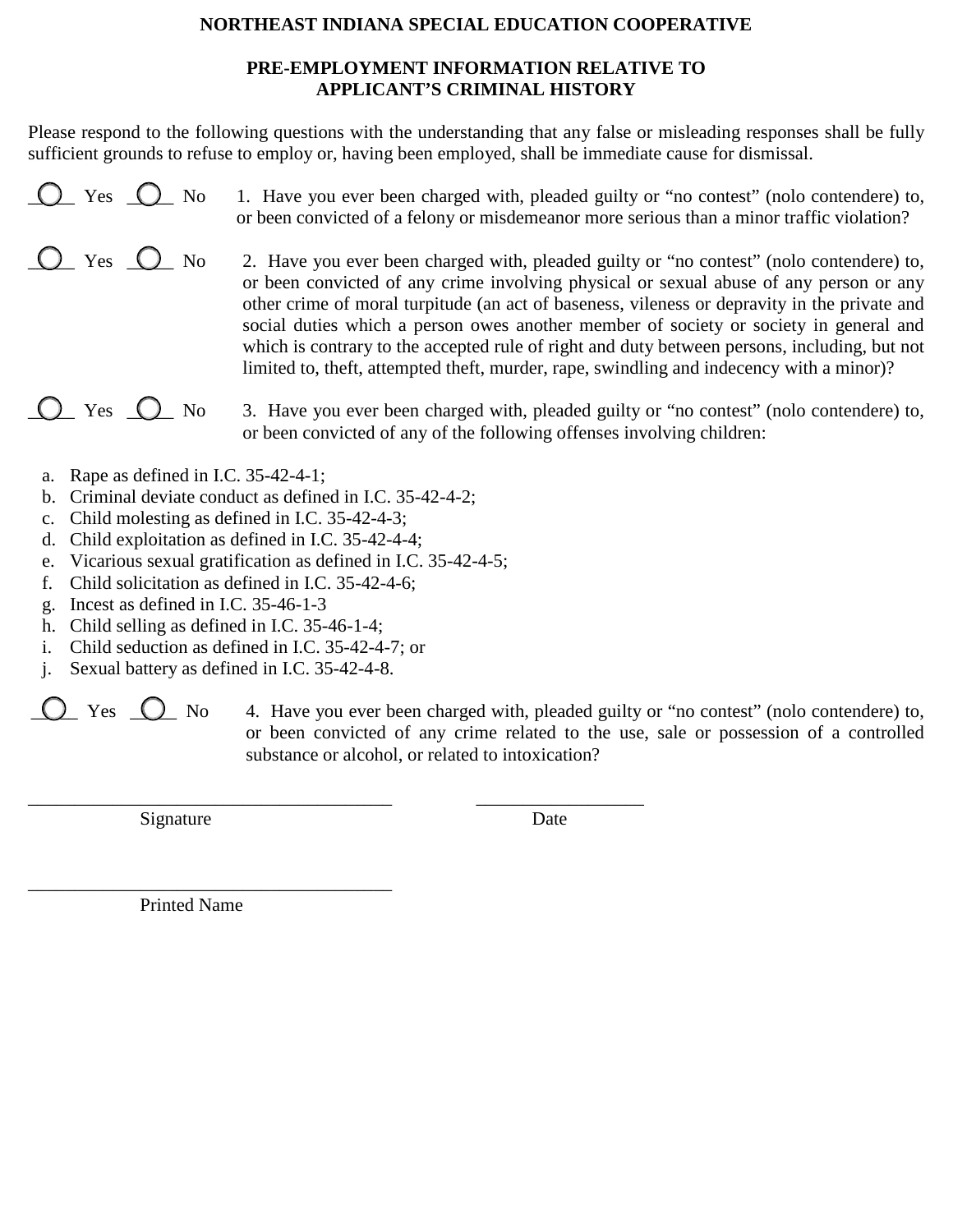### **NORTHEAST INDIANA SPECIAL EDUCATION COOPERATIVE**

## **PRE-EMPLOYMENT INFORMATION RELATIVE TO APPLICANT'S PREVIOUS JOB PERFORMANCE**

Please respond to the following questions with the understanding that any false or misleading responses shall be fully sufficient grounds to refuse to employ or, having been employed, shall be immediate cause for dismissal.

| $\overline{O}$ Yes $\overline{O}$ No 1. If you are now working, is your conduct as an employee or the quality of your work the<br>focus of any investigation by your current employer?                                                                 |
|--------------------------------------------------------------------------------------------------------------------------------------------------------------------------------------------------------------------------------------------------------|
| $\overline{\mathbb{C}}$ Yes $\overline{\mathbb{C}}$ No 2. Are you presently being investigated or under a procedure to consider your discharge for<br>misconduct by your present employer, or if you offered a resignation, your previous<br>employer? |
| $\overline{\mathbb{C}}$ Yes $\overline{\mathbb{C}}$ No 3. Have you ever been reprimanded, disciplined, discharged or asked to resign from a prior<br>position?                                                                                         |
| Some Yes O No 4. Have you ever resigned from a prior position without being asked, but under<br>circumstances involving your employer's investigation of your sexual contact with<br>another person, mishandling of funds or criminal conduct?         |
| $\bigcirc$ Yes $\bigcirc$ No 5. Have you ever resigned from a prior position after being disciplined by your employer or<br>after being offered the opportunity to resign rather than be terminated?                                                   |

If you answered "yes" to any of the preceding questions, please explain, in detail, the circumstances relative to any investigation, discharge, resignation, reprimand or disciplinary action.

Your signature below acknowledges that Northeast Indiana Special Education Cooperative has a legitimate need to consider the employment history, including without limitation, evaluations, criminal arrest and conviction record checks, references and investigative information possessed by any private or public employer or any local, state or federal agency, of all potential applicants prior to employment. Therefore, the undersigned applicant authorizes Northeast Indiana Special Education Cooperative to review, investigate and copy any and all information pertaining to employment from any present or former employers, supervisors or co-workers.

Signature Date

\_\_\_\_\_\_\_\_\_\_\_\_\_\_\_\_\_\_\_\_\_\_\_\_\_\_\_\_\_\_\_\_\_\_\_\_\_\_\_ \_\_\_\_\_\_\_\_\_\_\_\_\_\_\_\_\_\_

Printed Name

\_\_\_\_\_\_\_\_\_\_\_\_\_\_\_\_\_\_\_\_\_\_\_\_\_\_\_\_\_\_\_\_\_\_\_\_\_\_\_